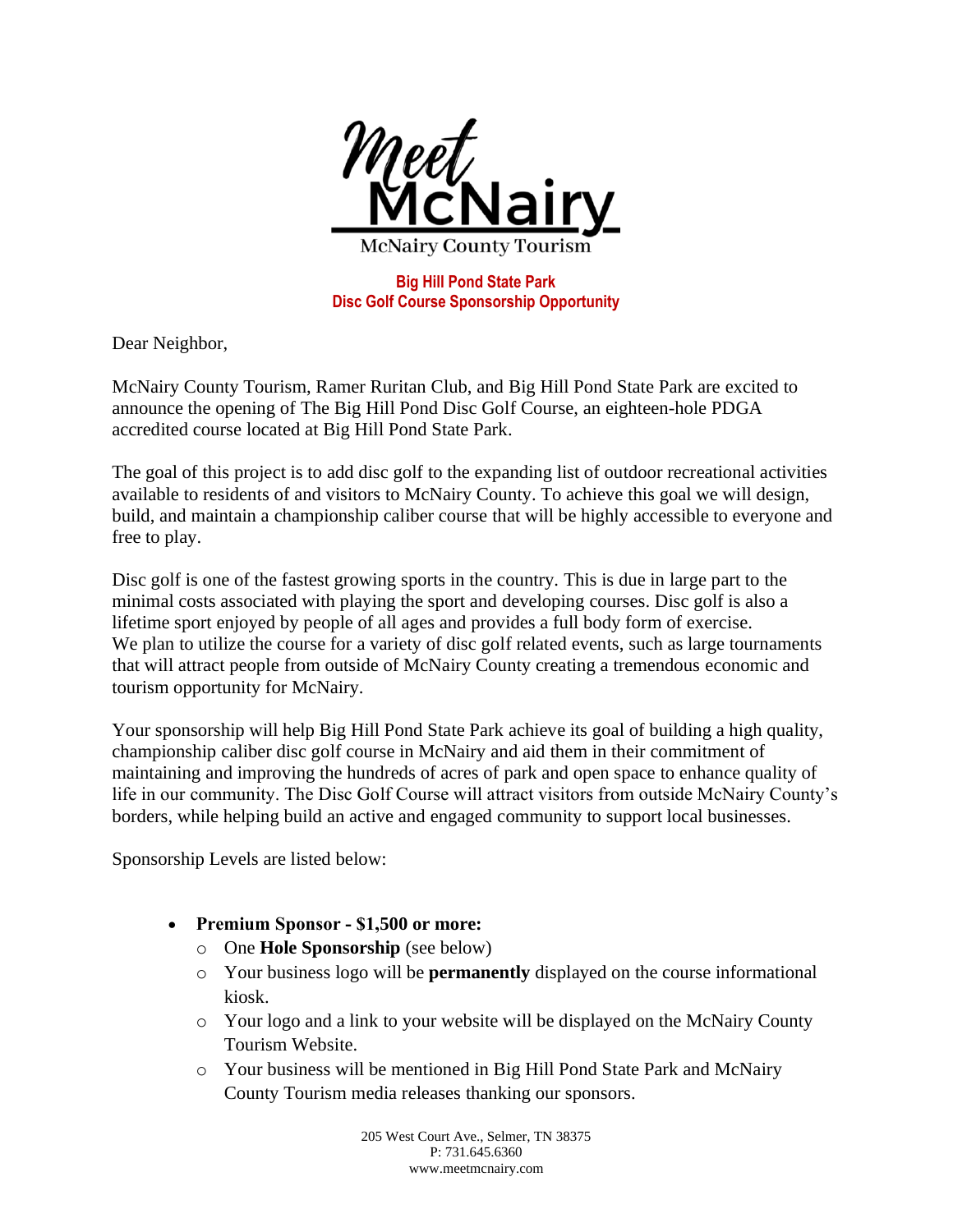- o Your logo will be included on disc golf related promotional material (discs, apparel, etc.) for 2 years.
- o You will receive a commemorative disc for you to display at your business.

## • **Hole Sponsor ‐ \$600:**

- o You will get a sign at a tee off location for you to showcase your business and/or recognize an individual. Signs will be made of high quality, durable material and will be built to last.
- o These sponsorships will be **permanent** and can be considered **lifetime** sponsorships.
- o Your business will receive mention on the McNairy County Tourism Website
- o You will receive a commemorative disc for you to display at your business.
- o Note: Due to the limited number of holes (18), hole selection will be first come, first served.

## • **Community Sponsor ‐ \$250:**

- o Your business will receive mention on the McNairy County Tourism website
- o You will receive a commemorative disc for you to display at your business.

Your sponsorship of the Big Hill Pond State Park Disc Golf Course goes toward the design, construction, and ongoing maintenance of the course. It takes strong community support to make a project of this nature a reality and we hope that you will consider donating. All donations, regardless of size, are greatly appreciated. All sponsorships will also include a Friends of Big Hill Pond One Year Membership.

**Please note:** McNairy County Chamber of Commerce is a 501(c)3 and charitable donations are tax deductible. EIN: # 62-0715094

Thank you,

Jessica Huff, McNairy County Tourism Director

*Questions? Contact: Jessica Huff via email at jessica@mcnairy.com*